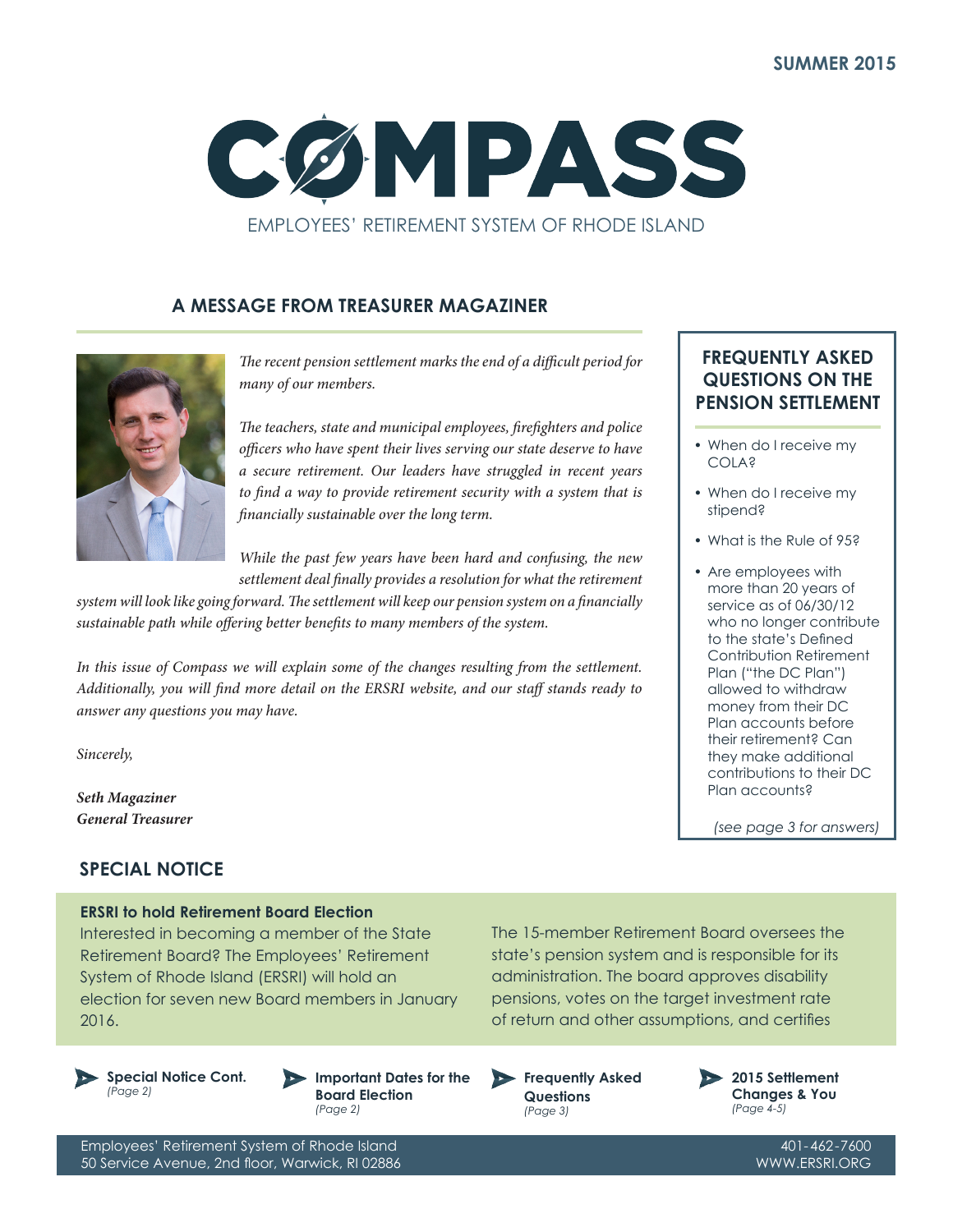## **SPECIAL NOTICE (CONTINUED)**

employer contribution rates. The board meets monthly, and has six standing subcommittees. If you are interested in running for election to the State Retirement Board, visit ERSRI at 50 Service Avenue beginning September 4, 2015 to pick up nomination papers. You must then secure 100 signatures from your particular membership group and return the nomination papers to ERSRI by October 17 at 4 p.m. Board seats up for election, and the members currently serving in those seats, include:

**Active state employee representatives:**

1. John J. Meehan 2. Claire M. Newell

**Active teacher representatives:** 1. William B. Finelli 2. John P. Maguire

**Active municipal employee representative:** 1. Louis M. Prata

#### **Retiree member representatives:**

1. Michael R. Boyce

2. Roger P. Boudreau

Any active contributing or retired ERSRI member

as of September 15, 2015 is eligible to run for election to the State Retirement Board. In addition, active contributing members and retired ERSRI members as of September 15, 2015 may vote for a candidate within their respective membership groups. Once the ballot has been formalized, each ERSRI member will receive a ballot and candidate information sheet by mail. The State Board of Elections will tally the votes on behalf of ERSRI.

The current Retirement Board also includes: General Treasurer Seth Magaziner, chair, *ex officio* member; Gary R. Alger, Esq., public representative (appointed by the General Treasurer); Daniel L. Beardsley, Executive Director, League of Cities and Towns, *ex officio* member; Marianne F. Monte, public representative, (appointed by the General Treasurer); Mark A Carruolo, public representative (appointed by the Governor); State Budget Officer Thomas A. Mullaney; Director of Administration Michael Dibiase, *ex officio* member; and Jean Rondeau, public representative (appointed by the Governor).

Visit **www.ersri.org** for more information about the 2016 Retirement Board elections.

# **IMPORTANT DATES FOR THE JANUARY 2016 RETIREMENT BOARD ELECTIONS**

#### **Election Schedule**

**September 4, 2015:** Nomination papers will be available at 50 Service Avenue.

**October 19, 2015:** The deadline to submit nomination papers to 50 Service Avenue is 4 P.M.

**November 2015 Board Meeting:** Lottery for ballot order will be held during the Retirement Board meeting.

**December 28-31, 2015:** Ballots will be mailed to all retirees and members who are eligible to vote.

**January 31, 2016:** All completed ballots must be postmarked by this date.

**February 2016:** The R.I. Board of Elections will tabulate ballots.

**March 14, 2016:** New members will be sworn in at the Retirement Board meeting.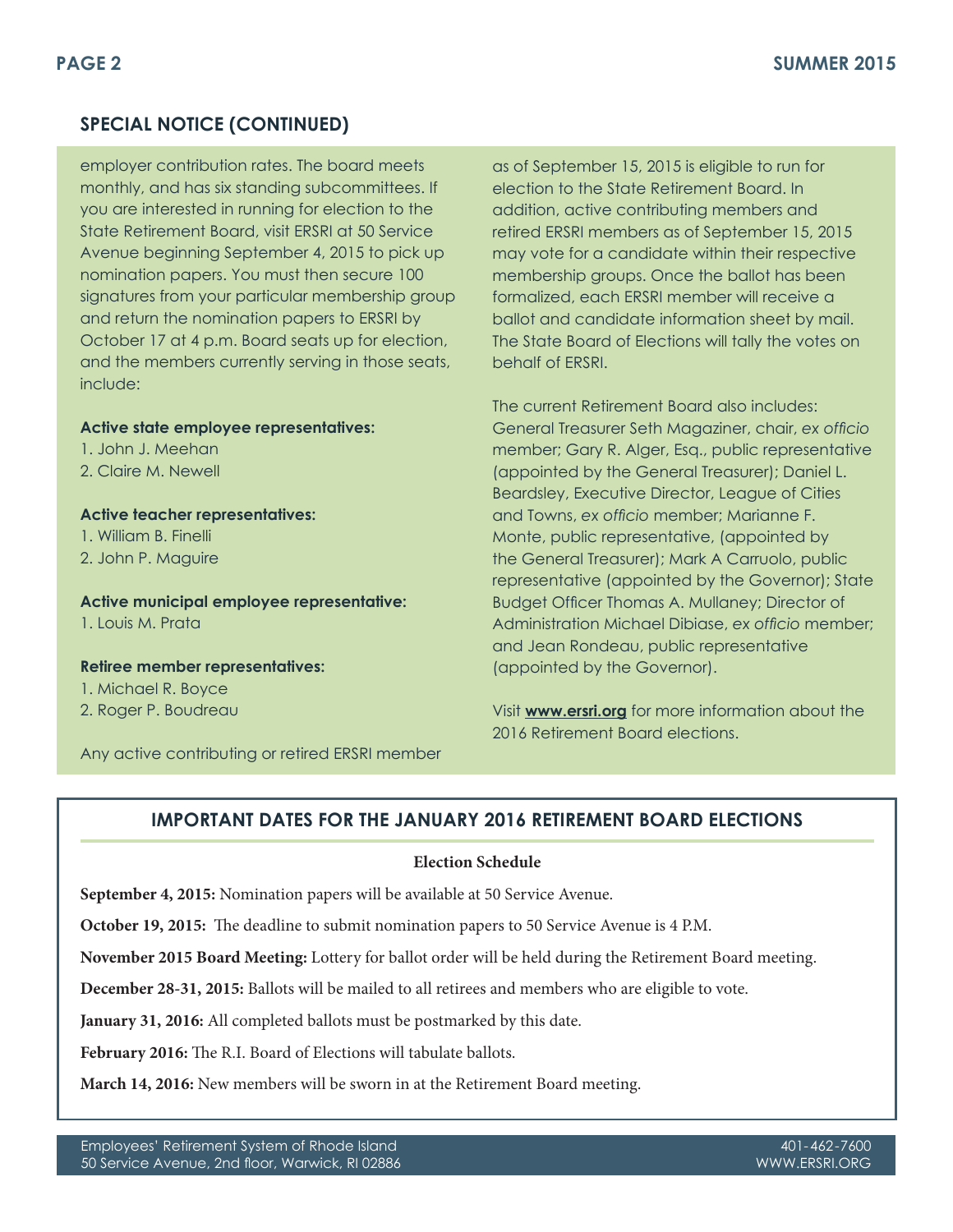## **FREQUENTLY ASKED QUESTIONS ABOUT THE PENSION SETTLEMENT**

#### **• When do I receive my COLA?**

If you retired on or before June 30, 2012 as a state employee, teacher, general municipal employee or local public safety with a COLA provision you should have received a one-time COLA of 2% of the first \$25,000 of your pension with your July pension payment. This COLA is added to your base.

#### **• When do I receive my stipend?**

If you retired on or before July 1, 2015, you will receive a one-time stipend of \$500 with your August pension payment and another \$500 stipend in August of 2016. This stipend is not added to your base.

#### **• What is the Rule of 95?**

Under the 2011 Pension Reform Enactment (RIRSA), the minimum retirement age was increased to 67 with five years of service. Many employees however were adjusted to have a lower minimum retirement age under the provisions of RIRSA. The settlement does not change that lower minimum retirement age. The settlement simply provides another option to all current and future employees.

Under the Rule of 95 in the settlement, employees will be able to retire when they reach 65 years of

age and have at least 30 years of service; age 64 with 31 years of service; age 63 with 32 years of service; or age 62 with at least 33 years of service.

**• Are employees with more than 20 years of service as of 06/30/12 who no longer contribute to the state's Defined Contribution Retirement Plan ("the DC Plan") allowed to withdraw money from their DC Plan accounts before their retirement? Can they make additional contributions to their DC Plan accounts?**

Employees with more than 20 years of service who no longer contribute to the DC Plan may only withdraw funds from the plan once they have severed employment, are deceased, or in the event the DC Plan is terminated. Those employees with more than 20 years of service who no longer contribute to the DC Plan cannot make additional voluntary contributions to the plan.

Employees can, however, roll eligible funds from other retirement plans into the DC Plan in accordance with the provisions of the funding plans (i.e., the other plans) Any funds that were rolled into the DC Plan from other retirement plans can be withdrawn at any time, including while participants are actively employed.

## **THANK YOU FOR YOUR SERVICE WELCOME**



The Employees' Retirement System of Rhode Island would like to thank Mr. Frank R. Benell Jr., for his years of service on the Retirement Board. Mr. Benell, owner of Hub-Federal Sign Co., Inc., was a General Treasurer appointee and served from 2007 to 2015. He served on the Retirement Board's Election Subcommittee and the Legislative Subcommittee.



The Employees' Retirement System of Rhode Island would like to welcome Ms. Marianne Monte as a new member to the Retirement Board. General Treasurer Seth Magaziner nominated Ms. Monte to the board. Ms. Monte is the Senior HR leader at Shawmut Design and Construction and is a member of the Gay & Lesbian Advocates and Defenders (GLAD) Board of Directors.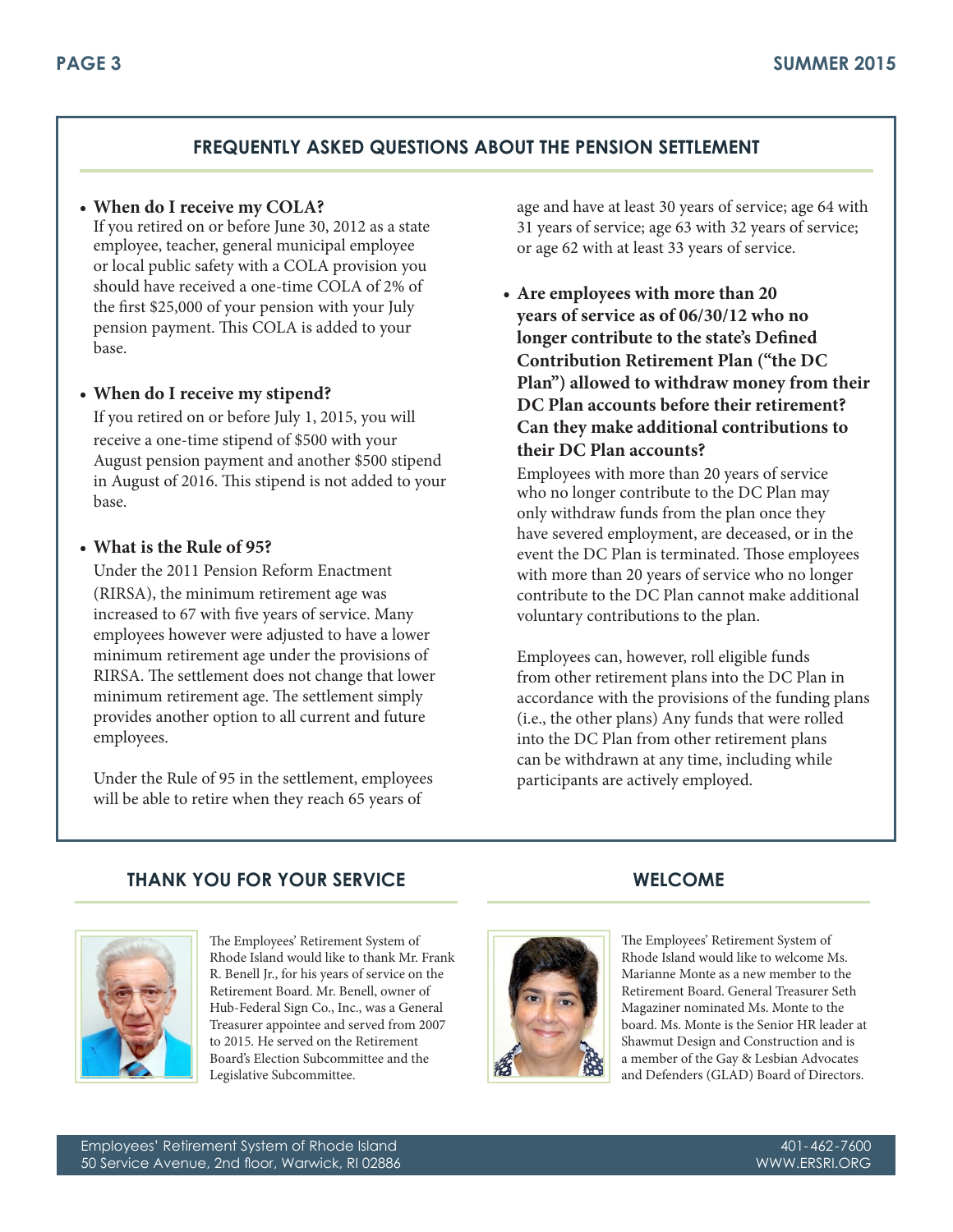## **2015 SETTLEMENT CHANGES AND HOW THEY AFFECT YOU**

#### **COLAs and other payments**

As of 07/01/15, if you participated in a Cost of Living Adjustment (COLA) plan and retired on or before 06/30/12 you will receive a one-time COLA of 2% of the first \$25,000 of your pension benefit. Your COLA was included in your July pension payment. That amount will be added to your base benefit.

#### **Annual COLAs**

Under the settlement, members of retirement plans that are not 80 percent funded may receive COLAs every four years until their plan is 80 percent funded or better. The first fourth-year COLA payment for plans that are not 80% funded will take place in 2017.

The settlement improves the COLA limitation on benefits for current retirees with a suspended COLA. A participant who retired on or before 06/30/15 will have their COLA limitation on benefits increased from \$25,855 to \$31,026 (indexed using the COLA formula) while their plan is under 80% funded. Once the plan exceeds 80% funded, the COLA limitation on benefits will return to \$25,855 (indexed). Retirees in plans that are more than 80% funded or participants who retire after 06/30/15, will have their COLAs calculated (provided the plan is 80% funded) on the first \$25,855 (indexed using the COLA formula) of their pension benefit.

#### **Stipends**

If you are a participant who retired on or before 07/01/15, you will have received a one-time \$500 stipend in your August pension check. Another onetime stipend of \$500 will also be paid to you in August of 2016.These payments are not added to the base.

## *Terms Applicable to State Workers, Teachers and General Municipal Employees:*

#### **Accrual**

If you have 20 or more years of service credit as of 06/30/12:

Your defined benefit accrual will be 2% effective as of 07/01/15. General Municipal Employees will pay an additional 2.25% (either 8.25% or 9.25%). State employees and teachers will also pay an additional 2.25% (11% total).

You will discontinue the DC Plan as of 07/01/15 and will continue to own your own account. You will not be able to withdraw your contributions until you stop working for the state or municipality.

#### **Retirement Age**

The settlement adds another calculation to reduce the minimum retirement age known as the **"Rule of 95"**. However you may retire earlier if your RIRSA date is sooner or you were eligible under a transition rule.

Current or future employees will be eligible to retire when they reach 65 years of age with at least 30 years of service, those with 64 years of age with at least 31 years of service, 63 years with at least 32 years of service and 62 years with at least 33 years of service.

## **Defined Contribution Plan Employer Contributions**

If you have more than 10 years of service but less than 15 as of 06/30/12, your employer will contribute 1.25% (3.25% for employees who do not contribute to Social Security) to the defined contribution plan (i.e.,  $+0.25$ )

If you have at least 15 years of service but fewer than 20 years as of 06/30/12, the employer will contribute 1.50% (3.50 % for employees who do not contribute to Social Security) to the defined contribution plan  $(i.e., +0.50)$ 

## **Fee waiver on Defined Contribution Plan (DC Plan)**

If you make \$35,000 (indexed) or less per year using the COLA formula effective 07/01/12, you will not pay administrative fees on the DC Plan.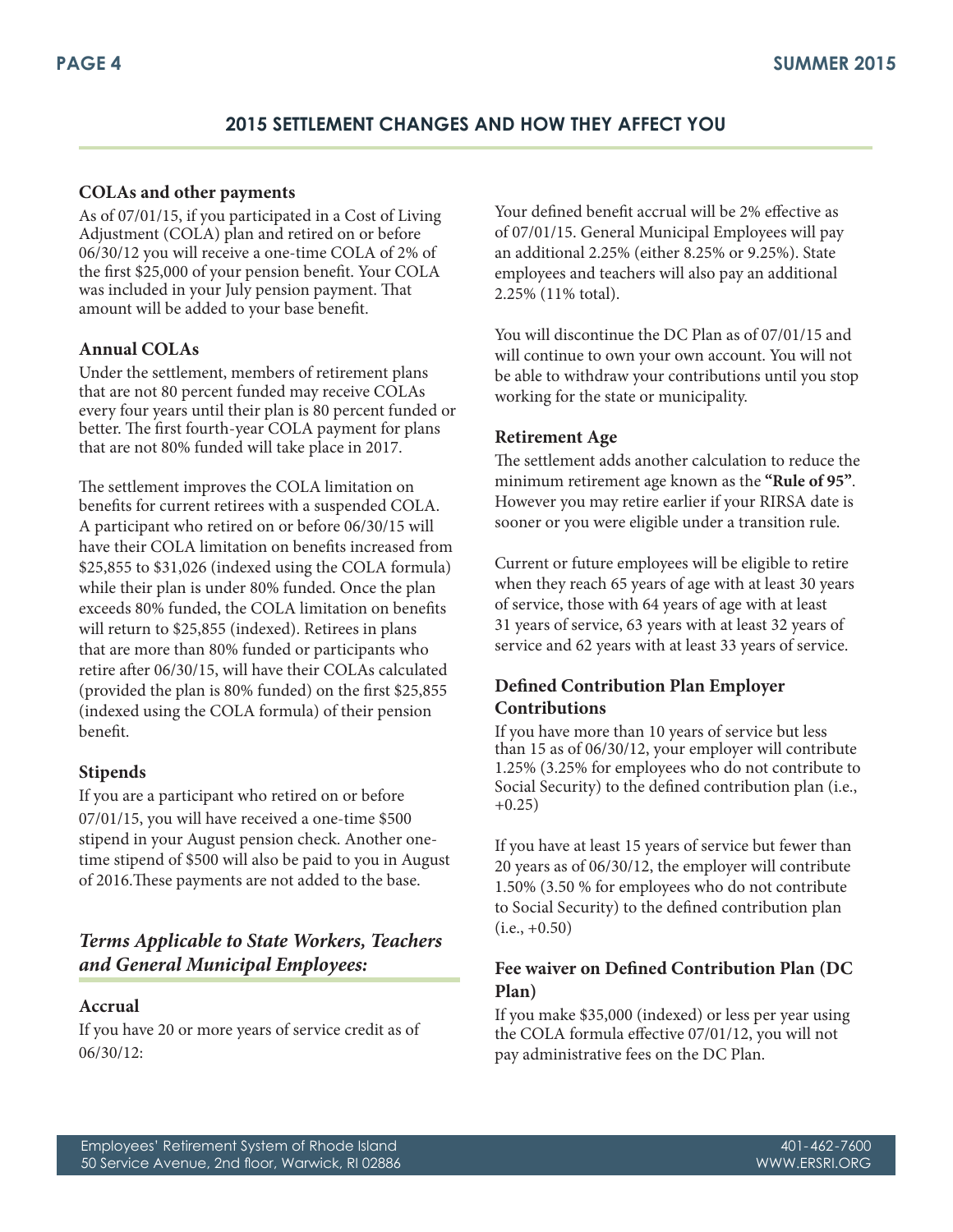# **2015 SETTLEMENT CHANGES AND HOW THEY AFFECT YOU (CONTINUED)**

#### **Part-time anti-spiking rule**

If more than one half (1/2) of your total years of service consist of years during which you devoted less than thirty (30) business hours per week, but your average compensation consists of three (3) or more years during which you devoted more than thirty (30) business hours per week your final average salary will be evaluated to see if your highest 5-year average salary is less than \$35,000 under RIRSA (indexed using the COLA formula). If so, your pension will be based on the higher of the following two calculations:

- 1. The highest 10-year average earnings; or
- 2. The highest 5-year average earning with a \$35,000 cap (indexed using COLA formula)

## *Terms Applicable to MERS Public Safety Employees:*

As of 07/01/15, you can retire with full benefits at age 50 with 25 years of service, or any age with 27 years of service. As of 07/01/15, public safety members will pay an additional 2% employee contribution (9% for those not participating in MERS COLA, and 10% for those who do participate in MERS COLA).

As of 07/01/15, public safety members who retire at 57 with 30 years of service will accrue 2.25% per year for all years of service not already accrued at a higher rate.

# *Terms Applicable to Correctional Officers:*

Correctional officers with less than 25 years of service as of 06/30/12 will accrue an additional 1% each year from year 31 through year 35.

## *Other Settlement Impacts:*

#### **Early Retirement Reduction**

If you have 20 or more years of service and are within 5 years of your eligible RIRSA date, or 5 years from your full retirement age, you may retire early with a reduction in your retirement allowance. The reduction, which is applicable to all categories of current employees, is calculated as follows:

9% year 1 8% year 2 7% year 3 7% year 4 7% year 5

## **Re-amortization option for Municipalities**

The settlement allows municipalities in the MERS system to "re-amortize" or partially refinance, to be able to pay for the increased cost of the settlement. The re-amortization schedule for employers participating in MERS, starting with fiscal year 2017, will be extended to 25 years. However, MERS employers will have a one-time option before August 1, 2015 to remain on the current amortization schedule of 21 years. For the Teachers plan, the amortization schedule applicable to the municipalities' portion of contributions for teacher pensions, commencing with fiscal year 2017, will be extended to 25 years.